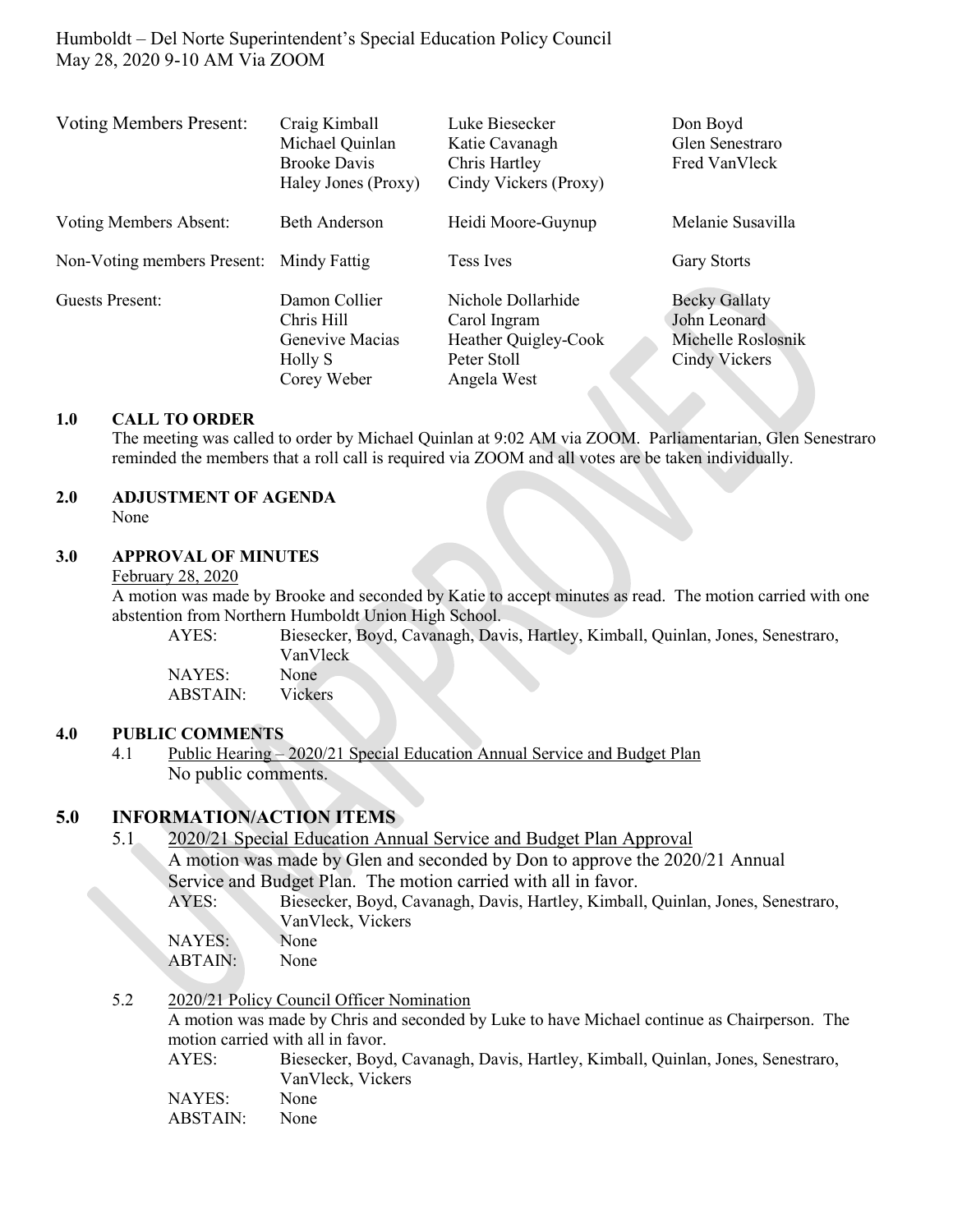A motion was made by Craig and seconded by Chris to have Brooke continue as Vice Chairperson. The motion carried with all in favor.

| AYES:    | Biesecker, Boyd, Cavanagh, Davis, Hartley, Kimball, Quinlan, Jones, Senestraro,<br>VanVleck, Vickers |
|----------|------------------------------------------------------------------------------------------------------|
| NAYES:   | None                                                                                                 |
| ABSTAIN: | None                                                                                                 |

A motion was made by Luke and seconded by Chris to have Glen continue as Parliamentarian. The motion carried with all in favor.

AYES: Biesecker, Boyd, Cavanagh, Davis, Hartley, Kimball, Quinlan, Jones, Senestraro, VanVleck, Vickers NAYES: None ABSTAIN: None

### 5.3 2020/21 Policy Council Meeting Schedule

A motion was made by Glen and seconded by Don to approve the schedule with the addition of a possible meeting in July or August if needed. The motion carried with all in favor.

AYES: Biesecker, Boyd, Cavanagh, Davis, Hartley, Kimball, Quinlan, Jones, Senestraro, VanVleck, Vickers

NAYES: None ABSTAIN: None

- 5.3.1 2020/21 Fiscal Ad Hoc Meeting Schedule Mindy will have Teresa send a Doodle Poll to the Ad Hoc members to determine the first meeting.
- 5.4 Director's Report Mindy will send the Director's report out to members.

#### 5.5 Legislative Advocacy Updates Mindy will send out to members

5.6 Community Advisory Committee (CAC) Report Mindy shared with the committee that officers were elected and they are proceeding with a great representation of the community.

## **6.0 COMMUNICATIONS**

None

# **7.0 ANNOUNCEMENTS**

None

### **8.0 FUTURE AGENDA ITEMS**

- Local Plan, Policy Council Mission Statement, Norms & Procedures
- Budget Revisions 2019/20 and 2020/21

### **9.0 COMMENTS**

Fred asked to schedule a summer PC meeting to receive an update on extended school year services (ESY), transportation of students with disability (SWD) and state recommendations